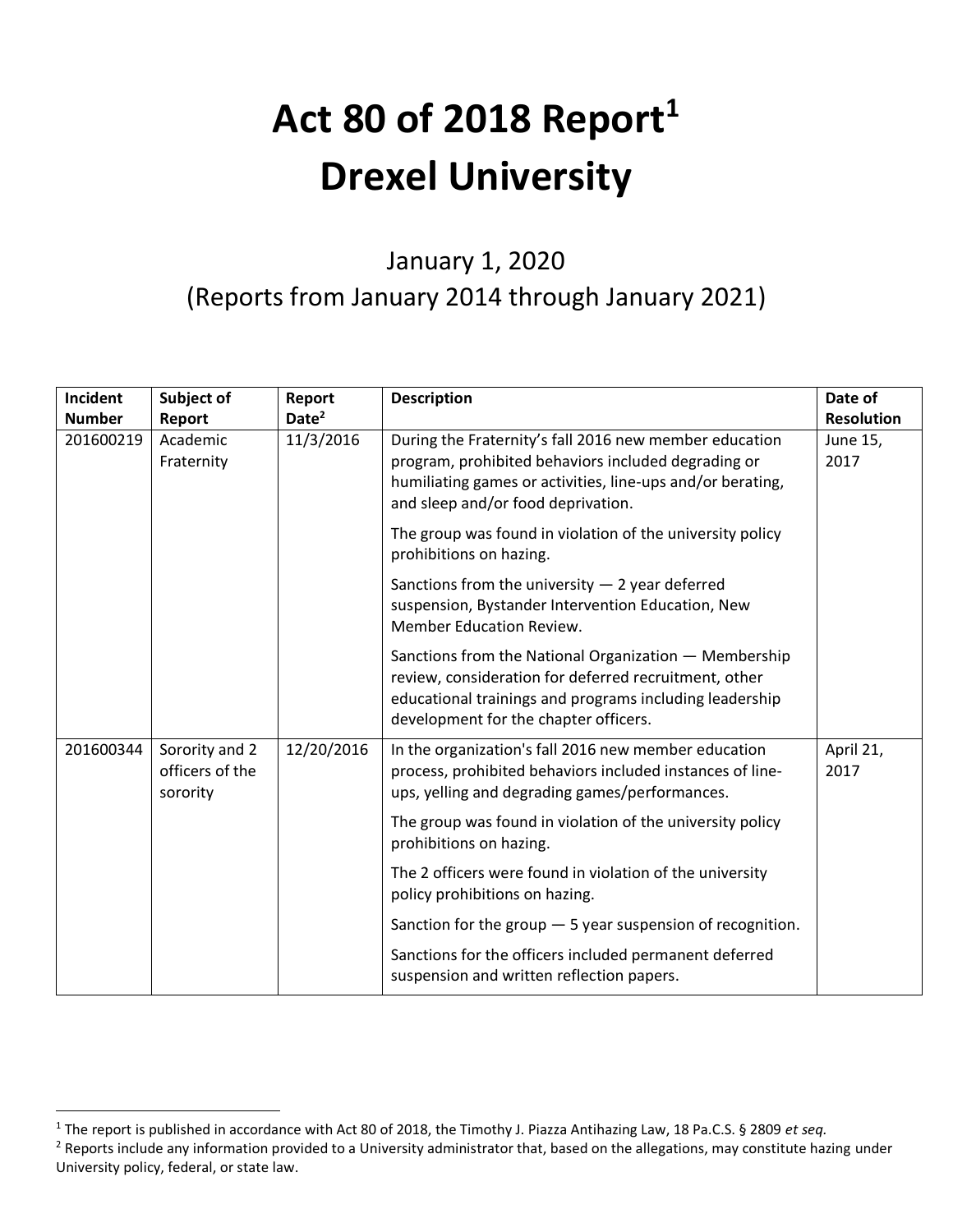| 201600368 | Fraternity             | 1/26/2017      | In the organization's fall 2016 new member education<br>program, prohibited behaviors included instances of forced<br>food consumption, and forced calisthenics.                                                                                                                                                                                                                  | June 15,<br>2017      |
|-----------|------------------------|----------------|-----------------------------------------------------------------------------------------------------------------------------------------------------------------------------------------------------------------------------------------------------------------------------------------------------------------------------------------------------------------------------------|-----------------------|
|           |                        |                | The group was found in violation of the university policy<br>prohibitions on hazing.                                                                                                                                                                                                                                                                                              |                       |
|           |                        |                | 2 members were found in violation of the university policy<br>prohibitions on hazing.                                                                                                                                                                                                                                                                                             |                       |
|           |                        |                | Sanctions for the group $-1$ year disciplinary probation.                                                                                                                                                                                                                                                                                                                         |                       |
|           |                        |                | Sanctions for the members included 1 year disciplinary<br>probation and written reflection papers.                                                                                                                                                                                                                                                                                |                       |
| 201700288 | Fraternity             | 10/23/2017     | During the fall 2017 new member education process, a<br>report was made that new members were seeking out free<br>condoms to add to kits that were kept by brothers of the<br>organization. Upon investigation, these kits were made and<br>kept by all members of the organization and new members<br>were not treated differently.                                              | January 9,<br>2018    |
|           |                        |                | Neither the contents of the kits nor the recommendation<br>that the kits be used by all members were violative of the<br>University's antihazing policy, or other University policies,<br>therefore, the organization was not found responsible for<br>violating the hazing policy.                                                                                               |                       |
| 201701064 | Academic<br>Fraternity | 4/6/2018       | It was determined that in the fall 2017 new member<br>education process instances of line-ups, quizzes, a dress<br>code, forced lock-in, and a fundraising requirement<br>occurred.                                                                                                                                                                                               | August 9,<br>2018     |
|           |                        |                | Sanction included 5 year suspension.                                                                                                                                                                                                                                                                                                                                              |                       |
| 201800186 | Sorority               | 10/13/2018     | During the organization's fall 2018 new member education<br>process, a report was received that a new member was<br>transported to the hospital due to intoxication following an<br>informal gathering of group members at a different group's<br>house. The fraternity encouraged alcohol consumption and<br>attendance at the gathering for new members.                        | January 15,<br>2019   |
|           |                        |                | The group was found in violation of the university policy<br>prohibitions on hazing.                                                                                                                                                                                                                                                                                              |                       |
|           |                        |                | Sanctions for the group -alcohol education for all<br>members, fine, 2 year deferred suspension of recognition, 1<br>year social suspension, 1 year loss of recruitment privileges,<br>audit and review of the new member education process,<br>and implementing two educational programs for the Greek<br>community related to alcohol and hazing.                               |                       |
| 201801570 | Fraternity             | Summer<br>2018 | During the summer of 2018, individuals of the chapter at<br>the University of Maryland were hazed by individuals<br>belonging to the Drexel University chapter. For<br>approximately 6 weeks, individuals from the University of<br>Maryland traveled to Philadelphia to engage in the new<br>member education process as executed by students or<br>alumni of Drexel University. | September<br>24, 2019 |